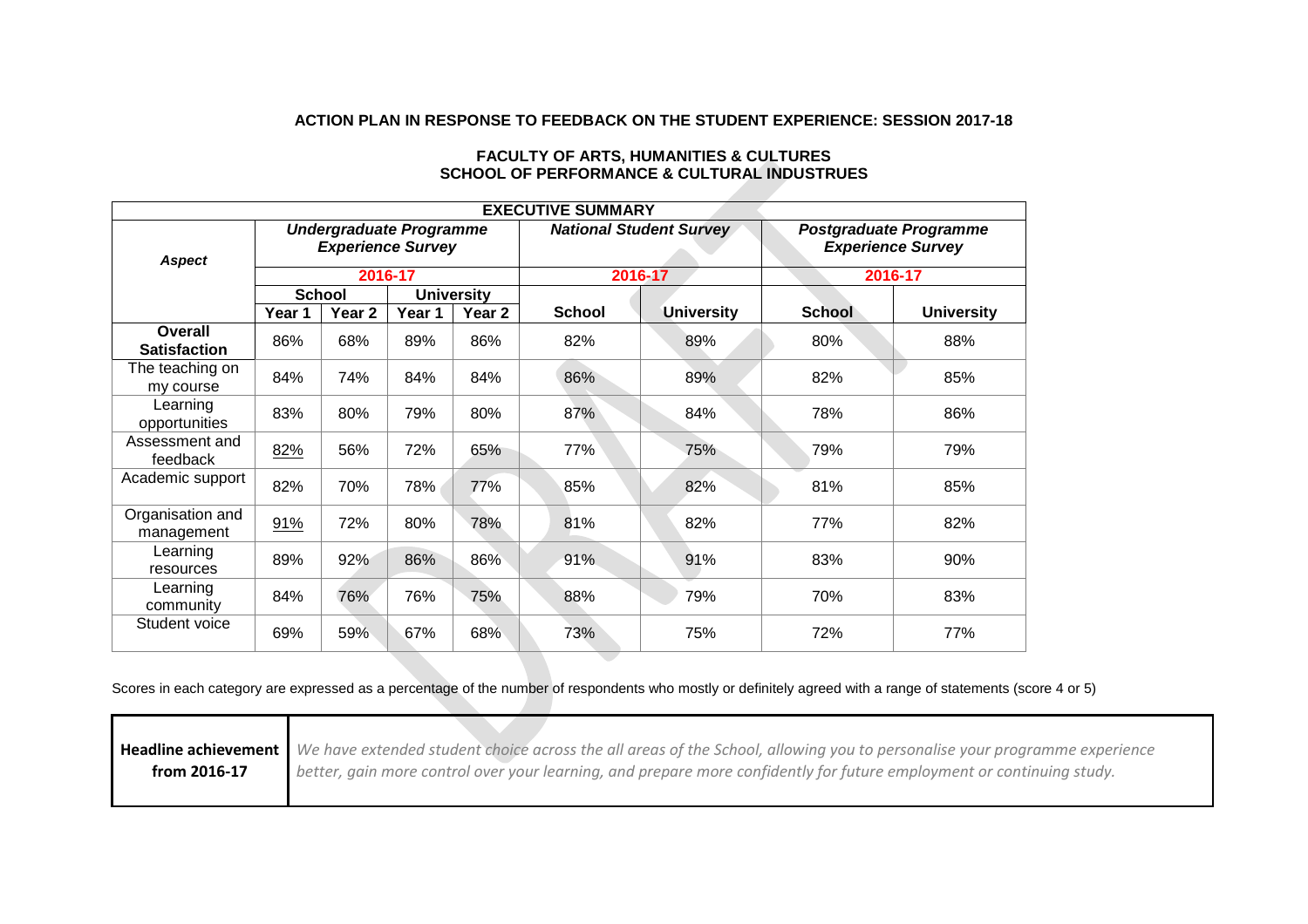| <b>Key strategic actions</b><br>for 2017-18       | List 3 actions - to be included on the posters to be produced for each School                                                                                                                                                                                                                                                                                                                                                                                                                                                                                                                                                                                   |  |  |  |  |
|---------------------------------------------------|-----------------------------------------------------------------------------------------------------------------------------------------------------------------------------------------------------------------------------------------------------------------------------------------------------------------------------------------------------------------------------------------------------------------------------------------------------------------------------------------------------------------------------------------------------------------------------------------------------------------------------------------------------------------|--|--|--|--|
|                                                   | 1. We will listen closely to the student voice and take real action in response to your feedback, doing so transparently and in<br>continuing collaboration with you.                                                                                                                                                                                                                                                                                                                                                                                                                                                                                           |  |  |  |  |
|                                                   | 2. We will continue to enhance our assessment and feedback processes, experimenting with new approaches to give you prompt<br>and useful feedback that allows you to develop your academic and creative work.                                                                                                                                                                                                                                                                                                                                                                                                                                                   |  |  |  |  |
|                                                   | 3. We will enrich your programme experience through continuing programmes of events focusing on employability and your future<br>ambitions, making best use of the School's connections across the creative industries.                                                                                                                                                                                                                                                                                                                                                                                                                                         |  |  |  |  |
|                                                   | Brief update on the 3 main actions identified from the previous session                                                                                                                                                                                                                                                                                                                                                                                                                                                                                                                                                                                         |  |  |  |  |
|                                                   | 1. We will communicate effectively and in a timely way, enriching your learning experience at module, course and School levels.                                                                                                                                                                                                                                                                                                                                                                                                                                                                                                                                 |  |  |  |  |
|                                                   | Academic and Student Education Service (SES) staff worked together to develop Induction+, a support programme that enables<br>undergraduate students to fully understand and meet the challenges involved in the transition to Higher education; this has now<br>been incorporated into a new module Studying Theatre & Performance. The Induction programme for taught postgraduate<br>students was similarly revised to provide a more comprehensive introduction to life at Leeds and within PCI, starting earlier and<br>and better timetabled to allow more student-focused activities across the Induction period and into the initial weeks of teaching. |  |  |  |  |
| <b>Evaluation of main</b><br>actions from 2016-17 | Communications with students continue to be vigorously pursued through the Student Staff Forum, School Representatives and<br>student representatives. We have grown the size of the Student Staff Forum by increasing the number of representatives per year<br>group so that we can broaden the conversations about the student experience; we have also created more opportunities for<br>student representatives to consult with their peers, for example in the development of the attendance policy for 2017/18.                                                                                                                                          |  |  |  |  |
|                                                   | 2. We will enhance choice at all levels through an on-going process of course development.                                                                                                                                                                                                                                                                                                                                                                                                                                                                                                                                                                      |  |  |  |  |
|                                                   | We completed two rounds of Curriculum Development meetings for the undergraduate programme, and a number of proposals<br>were approved for the 2017/18 session. The general focus of the team remains on how we might better support large and diverse<br>cohorts with varied learning styles and entry qualifications. New module options were offered at Levels 1, 2 and 3 including the<br>extension of the Induction+ programme into a new 5-credit module Studying Theatre & Performance; the integration of the cross-<br>Faculty Studying in a Digital Age module into the core programme; Performance Design & Space; Contemporary Theatre Makers;      |  |  |  |  |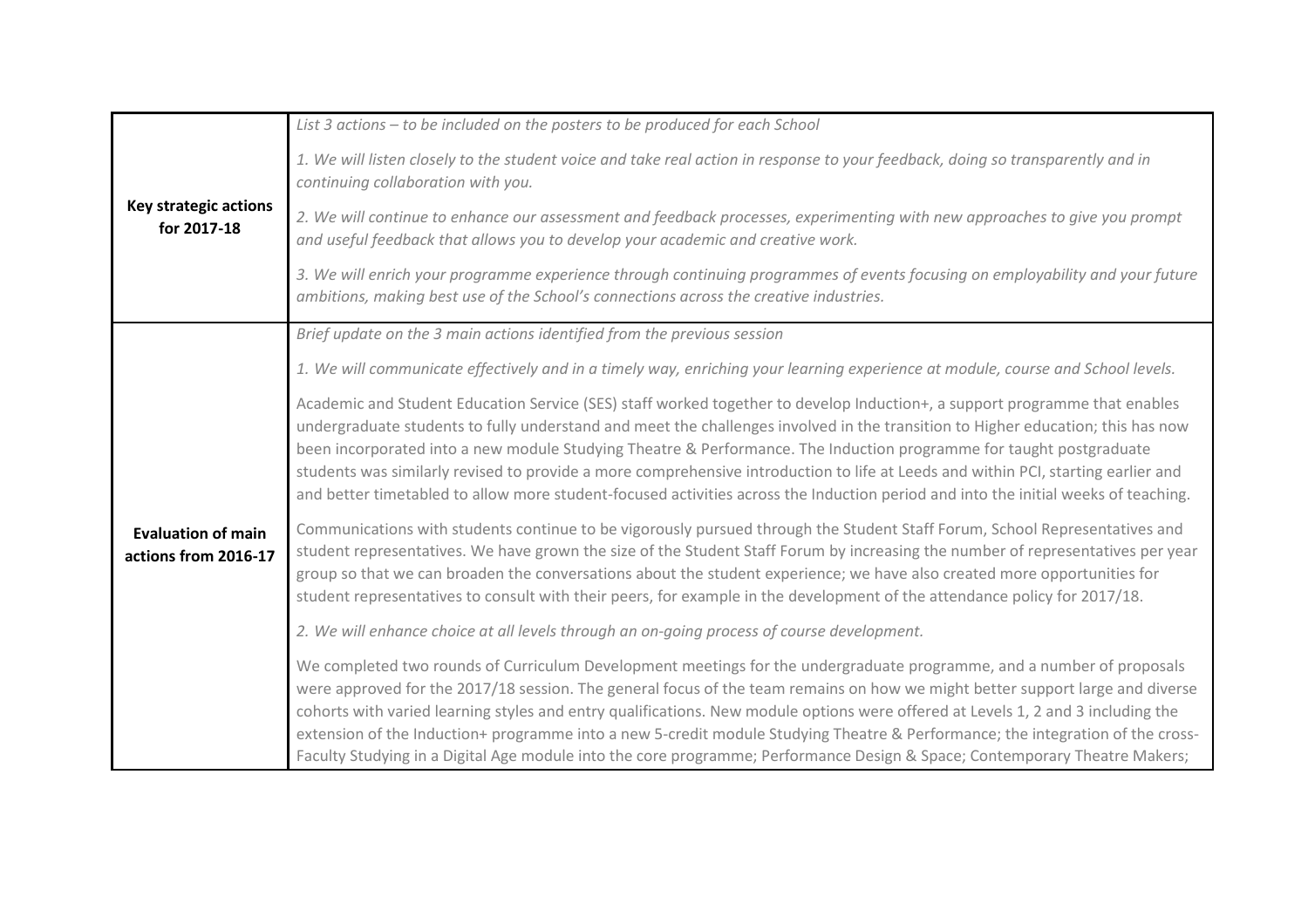|                                                  | Politics, Identity & Performance. A new programme proposal was also approved for a BA Theatre & Performance with Enterprise<br>in collaboration with the Business School. [PGT programmes & modules to be added]                                                                                                                                                                                                                                                                                                                                                                                                                                                                        |
|--------------------------------------------------|-----------------------------------------------------------------------------------------------------------------------------------------------------------------------------------------------------------------------------------------------------------------------------------------------------------------------------------------------------------------------------------------------------------------------------------------------------------------------------------------------------------------------------------------------------------------------------------------------------------------------------------------------------------------------------------------|
|                                                  | 3. We will continue to invest in your personal development and build your employability.                                                                                                                                                                                                                                                                                                                                                                                                                                                                                                                                                                                                |
|                                                  | Employability events for both undergraduates and postgraduates continued as part of a coherent programme entitled The Next<br>Stage, with School Representative and course representatives helping to promote this series of seminars, talks and workshops.<br>They have also been involved with planning Dream & Achieve, the day-long event that is the centrepiece of The Next Stage. It is<br>part of an on-going strategy to develop your personal development at all levels of study. The PCI website, email and school fora<br>such as Student Staff Forum were used to communicate with and advise students about such personal development and<br>employability opportunities. |
|                                                  | Innovative practice and developments, of wider interest across the University                                                                                                                                                                                                                                                                                                                                                                                                                                                                                                                                                                                                           |
| <b>Good practice</b><br>examples<br>from 2016-17 | 1. We chose to develop our Attendance policy for 2017/18 in collaboration with the School Representative and student<br>representatives, polling their year groups, as a means of improving student engagement across the broad range of the School's<br>activities and building a shared School-wide ethos.                                                                                                                                                                                                                                                                                                                                                                            |
|                                                  | 2. We incorporated the extended Induction+ programme into a new 5-credit module on Studying Theatre & Performance that,<br>together with the cross-Faculty 5-credit module Studying in a Digital Age gives better attention to managing the transition into<br>higher education and the different patterns of learning required in a fast-changing world.                                                                                                                                                                                                                                                                                                                               |
|                                                  | 3. Innovations in delivery of growing taught postgraduate programmes (to be added)                                                                                                                                                                                                                                                                                                                                                                                                                                                                                                                                                                                                      |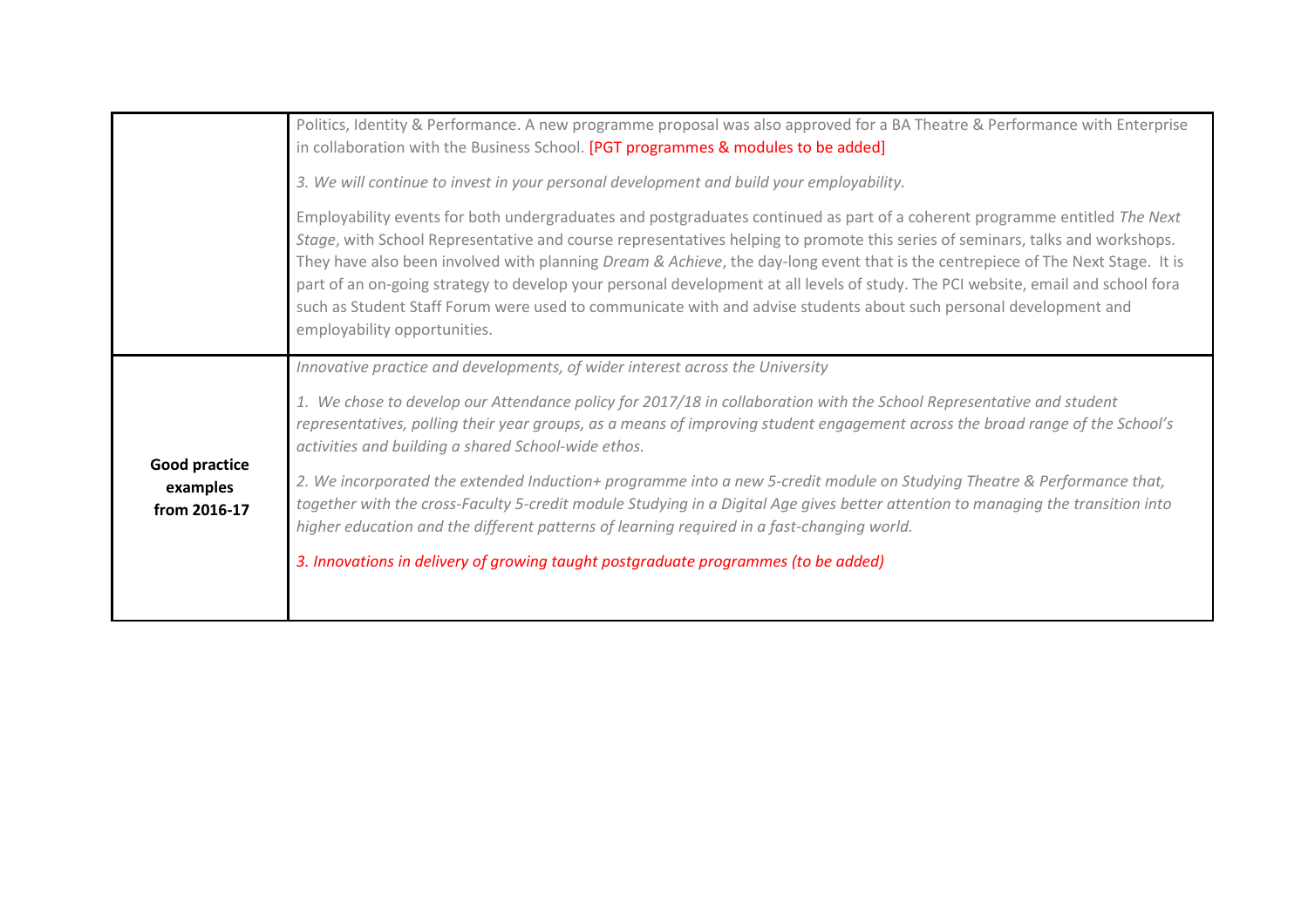| <b>Aspect</b>                 | Progress with 2016-2017 actions and<br>indication of impact                                                                                                                                                                                                                                                                                                                                                                                                                                                                                                                                                                                                                                                                                | Agreed Issues/Actions for 2017-2018<br>(from where did the action arise,<br>i.e. NSS, module evaluation, programme review?)                                                                   | <b>Responsibility/Expected</b><br>completion date       |
|-------------------------------|--------------------------------------------------------------------------------------------------------------------------------------------------------------------------------------------------------------------------------------------------------------------------------------------------------------------------------------------------------------------------------------------------------------------------------------------------------------------------------------------------------------------------------------------------------------------------------------------------------------------------------------------------------------------------------------------------------------------------------------------|-----------------------------------------------------------------------------------------------------------------------------------------------------------------------------------------------|---------------------------------------------------------|
| <b>Overall satisfaction</b>   | The Director of Student Education (DSE),<br>Programme Leader and Student Education<br>Service (SES) team worked together to develop<br>the Induction+ into a new module that enables<br>students to fully understand and meet the<br>challenges involved in the transition into HE<br>education. A similar programme was adapted at<br>post-graduate level.<br>DSE and Programme Leader developed a<br>bespoke Action Plan for MA Writing for<br>Performance and Publication (WPP), to address<br>issues around communication and Assessment<br>& Feedback.<br>The DSE and SES team maintained<br>communications with our post-graduate students<br>through the Student Staff Forum and School<br>Representative for Taught Postgraduates. |                                                                                                                                                                                               |                                                         |
| The Teaching on my Course     | We continued to build a clearer understanding of<br>the links between your module, your course and<br>your School experience. We developed the<br>School's communication strategy via your<br>personal tutorials primarily, but also through<br>scheduled drop-in sessions and our office hours.<br>HoS and DSE augmented Staff Student Forum<br>by additional meetings with the School Rep and<br>the course reps. Actions from staff programme<br>meetings were communicated to you via School<br>and course Reps.                                                                                                                                                                                                                       | SSF 14/02/18 - Further information to be provided on<br>nature of PGT Independent Project modules and contact<br>time compared with regular taught modules before<br>module choices are made. | PGT Programme Leaders<br>Semester 2 2018<br>onwards     |
| <b>Learning opportunities</b> | [new topic for 2017/18]                                                                                                                                                                                                                                                                                                                                                                                                                                                                                                                                                                                                                                                                                                                    | Develop new Dream & Achieve for 2018 event focusing<br>on employability.<br>Extend Dream & Achieve programme into 2018/19,<br>making more of the networking elements.                         | DoSE/SES<br>Semester 2 2018<br>Start of 2018/19 session |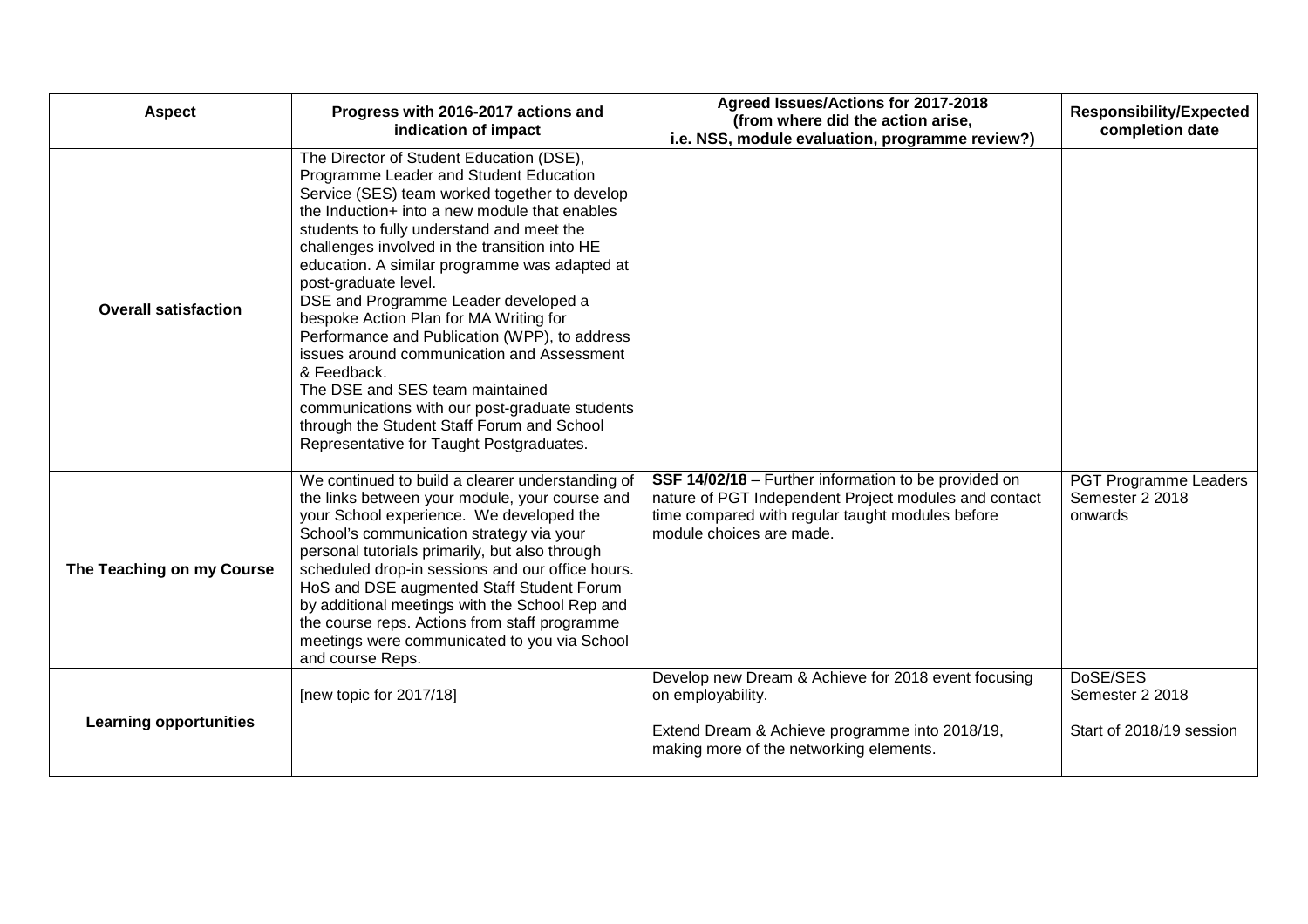| <b>Assessment and feedback</b> | The DSE and Assessment Lead continued to<br>work with our academic staff to develop the<br>clarity of your feedback. The DSE monitored<br>issues on a module-by-module basis, and dealt<br>with these with clarity and/or fairness.                                                                                                                                                                             | <b>SSF 14/02/18</b> – More consistent information about<br>feedback deadlines needed across VLE and module<br>documentation.<br>SSF 14/02/18 - Develop more consistent practices across<br>the School for annotation and feedback on essays. | Semester 2 2018 and for<br>2018/19 session.<br><b>Assessment Lead</b><br>2018/19 |
|--------------------------------|-----------------------------------------------------------------------------------------------------------------------------------------------------------------------------------------------------------------------------------------------------------------------------------------------------------------------------------------------------------------------------------------------------------------|----------------------------------------------------------------------------------------------------------------------------------------------------------------------------------------------------------------------------------------------|----------------------------------------------------------------------------------|
| <b>Academic support</b>        | Induction+ (see above) has been extended into<br>a new module (see above). The Blended<br>Learning Lead has co-ordinated School<br>participation in the pilot for in the supernumerary<br>Module, Studying in a Digital Age and this has<br>now been incorporated into the core of the<br>undergraduate programme. The DSE focused<br>on maintaining high levels of support through<br>your personal tutorials. | SSF 14/02/18 - Develop postgraduate reading group and<br>related support further.                                                                                                                                                            | PGT Programme Leaders<br>2018/19                                                 |
| Organisation and<br>management | The DSE worked with the programme Leaders<br>and your School Rep to communicate with you<br>via drop-ins and office hours. At module level we<br>did this via email and VLE announcements. We<br>supported School social activities via your PCI<br>Soc and worked closely with stage@leeds to<br>facilitate your inter-level communication.                                                                    |                                                                                                                                                                                                                                              |                                                                                  |
| <b>Learning resources</b>      | Programme Leaders and Module Leaders<br>continued to work closely with stage@leeds to<br>ensure you are fully aware of where and how to<br>access room booking facilities. We improved the<br>use of VLE announcements and SES updates to<br>keep you informed of digital and online sources.                                                                                                                   |                                                                                                                                                                                                                                              |                                                                                  |
| <b>Learning Community</b>      | [new topic for 2017/18]                                                                                                                                                                                                                                                                                                                                                                                         | SSF 14/02/18 - Open Professional Perspectives events<br>with visiting lecturers to include undergraduates as well as<br>postgraduates - via Cultural Institute?                                                                              | Leila Jancovich, start of<br>2018/19                                             |
| <b>Student voice</b>           | [new topic for 2017/18]                                                                                                                                                                                                                                                                                                                                                                                         |                                                                                                                                                                                                                                              |                                                                                  |